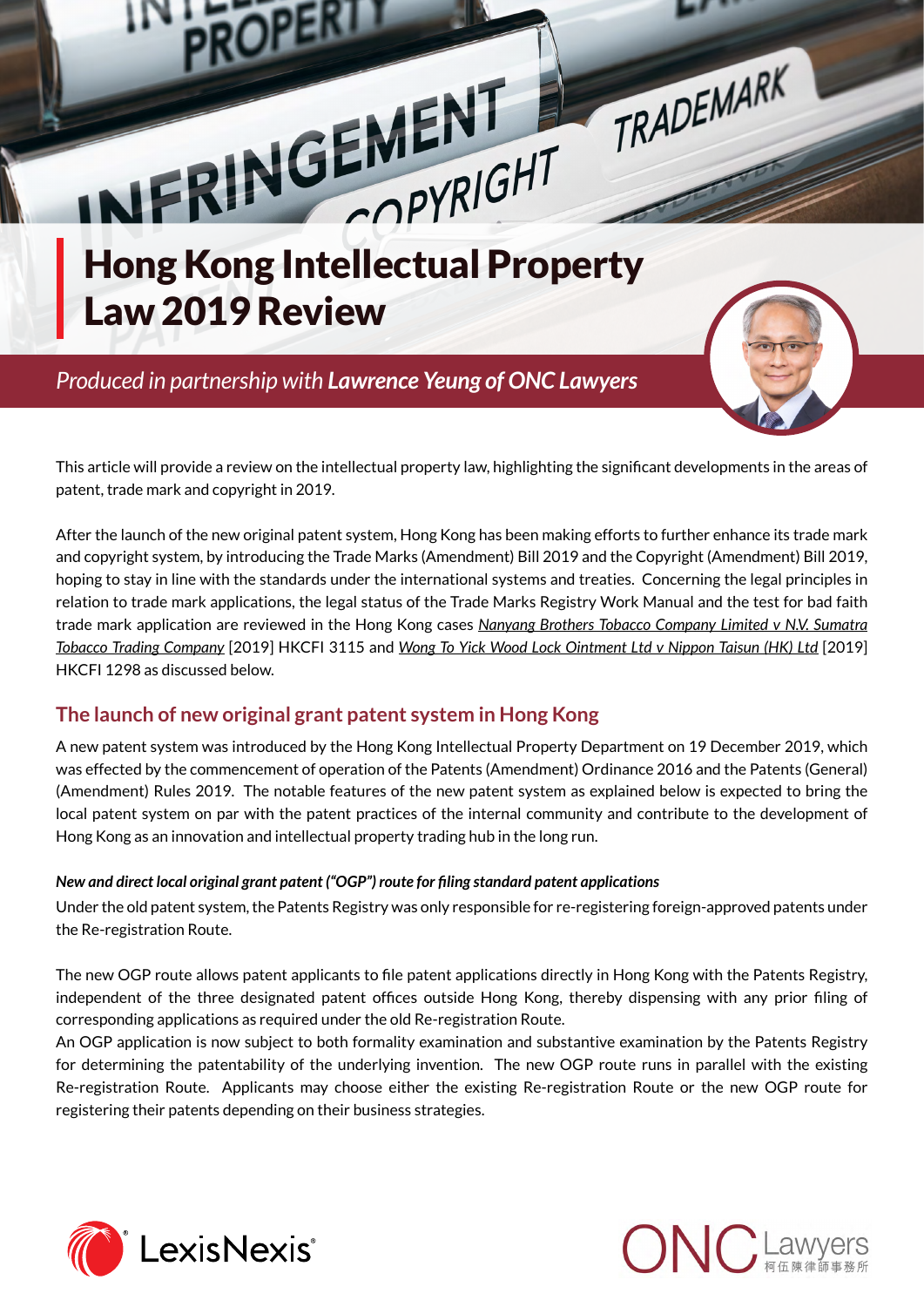#### *Refinement of existing short-term patent system*

Short-term patents are valid for a maximum term of eight years. Before the launch of the new patent system, a short-term patent application is only subject to formality examination and only one independent claim is allowed for each application.

After the reform, the refined short-term patent system increases the number of independent claims allowed in an application from one to two independent claims, provided that the two claims are related to one single invention. Further, short-term patents may be subject to post-grant substantive examination by the Patents Registry, upon request by its owner or a third party having reasonable grounds or legitimate business interests, for determining their validity. This mechanism aims at safeguarding the integrity of the existing short-term patent system while maintaining its overall cost-effectiveness.

Before commencing legal proceedings to enforce a short-term patent, the owner must file a request for substantive examination of the patent with the Patents Registry. The owner of a short-term patent who threatens another person with infringement proceedings relating to an unexamined short-term patent must, upon request by the alleged infringer, provide him or her with adequate information to identify the patent.

#### *Regulation of use of titles and descriptions*

The new patent system further provides stricter regulation on the use of misleading or confusing titles and descriptions. In particular, the law in Hong Kong now prohibits the use of the following titles or descriptions relating to patent practice:

- 1. "registered/certified patent agent";
- 2. "registered/certified patent attorney"; and/or
- 3. any title or description which may cause anyone to believe that the person using the title/description holds a qualification that is specifically granted for approving him to provide patent agency services in Hong Kong, and such qualification is recognised by law or endorsed by the Government.

On the other hand, the use of any title or description that solely relates to a person's qualification for lawfully providing patent agency services in a place outside Hong Kong is permitted as long as the place is clearly specified.

To conclude, the new patent system is a major milestone in the development of Hong Kong's patent regime, which allows applicants to apply for standard patent protection directly in Hong Kong, provides safeguards against potential abuse of the short-term patent system and enhances the regulation on the use of titles and descriptions.

## **Is it sufficient for you to simply follow the Trade Marks Registry Work Manual?**

Trade mark applicants and practitioners often refer to The Trade Marks Registry Work Manual ("**Work Manual**") for guidance in handling applications for trade mark registration and other proceedings under the Trade Marks Ordinance (Cap. 559). In *Nanyang Brothers Tobacco Company Limited v N.V. Sumatra Tobacco Trading Company* [2019] HKCFI 3115, the Court of First Instance ("**CFI**") explicitly held that the Work Manual does not have the force of law and the Opponent cannot rely on it to justify its substantial delay.

#### *Background*

The Opponent (being the Appellant on appeal) in this case opposed the trade mark registration application in Class 34 made by the Applicant (the Respondent on appeal). The hearing was originally scheduled to be heard on 13 March 2018. On 12 January 2018, the Opponent applied to cross-examine the Applicant's witness in the hearing ("**Application**").

The Registrar of Trade Marks ("**Registrar**") ultimately allowed the Application after a paper hearing, which led to the adjournment of substantive hearing, and ordered the Opponent to pay the Applicant's costs of and occasioned by the Application and the paper hearing in view of the considerable delay in making the Application without justification. The Opponent appealed against the costs decision made by the Registrar.



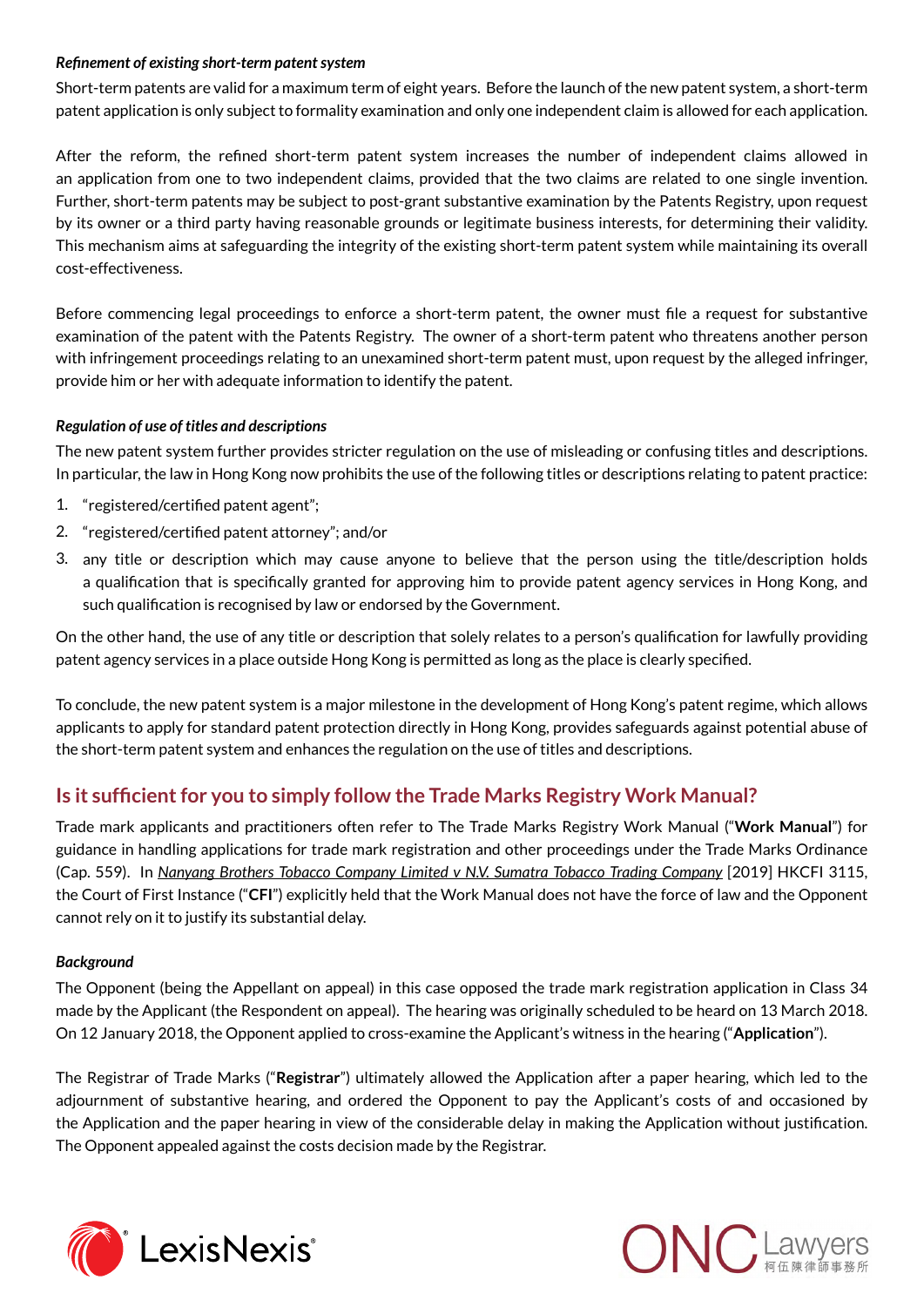#### *CFI decision*

Under the grounds of appeal, the Appellant argued that, among others, the Registrar erred in finding that there was delay on the part of the Appellant in making the Application and failing to consider the fact that the Appellant had been relying on the Work Manual, which provides that notification of cross-examination should be made to the Registrar and the other party "as soon as practicable" after the date for the hearing is notified to the parties, on the timing of making the Application.

The CFI held that the Appellant had been advised on the need of cross-examination at an earlier stage of the proceedings therefore the delay was obvious and substantial. Regarding the Appellant's purported justification for the delay by relying on the provisions of the Work Manual, the CFI held that the guidelines in the Work Manual are only guidelines and do not have the force of law. Further, there was nothing to stop the Appellant from notifying the Registrar and the Respondent of their intention of cross-examination earlier to avoid the adjournment of the hearing.

The CFI also made references to some comments made by the Registrar in other cases that the proper time for making an application for cross-examination should be after the conclusion of the evidence and some of the provisions in the Work Manual may not be in line with modern practice. As the Work Manual does not have the force of law, the Court should respect the view of the Registrar in how to conduct the proceedings in the Trade Mark Registry. Costs order has been an effective tool to regulate the conduct of legal proceedings.

As such, the CFI held that there was a substantial delay in making the Application and the Appellant could not rely on the Work Manual which has no force of law to justify their delay, and thus dismissed the appeal.

In handling trade mark registration applications and proceedings under the Trade Marks Ordinance, the individuals and companies are reminded to not only follow the guidelines stipulated in the Work Manual, but also pay attention to the relevant case laws and court procedures, to avoid any unfavourable costs decisions due to delay.

## **Hong Kong Court confirmed the test on bad faith trade mark application**

#### *Background*

In *Wong To Yick Wood Lock Ointment Ltd v Nippon Taisun (HK) Ltd* [2019] HKCFI 1298, the Hong Kong Court reviewed and applied the relevant English legal principles and case authorities on bad faith trade mark application. In this case, the Applicant applied for invalidation of a registered trade mark mainly based on two grounds, passing off and bad faith.

#### *Passing off*

For the ground of passing off, the Court applied the principles in *Wong To Yick Wood Lock Ointment Ltd v Sky Harvest Medicine Ltd* [2018] 3 HKLRD 506 and held that a claim for passing off may be made in the absence of a common field of business activity or actual competition for the same customers.

In view of the Applicant's immense reputation and goodwill, the intention of the Respondent to deceive the public and the similarity in the nature of goods of the parties, the Court held that the subject trade mark is instrument of deception and the Applicant successfully established passing off.

#### *Bad faith application*

In determining whether the trade mark application is made in bad faith, the Court applied the legal principles on bad faith adopted in the English Authorities. Currently the test for bad faith is to judge the Respondent's conduct against an objective standard, namely "acceptable commercial behaviour observed by reasonable and experienced persons in the particular commercial area being examined". The Court is expected to inquire on the Respondent's state of knowledge concerning the matters in issue and then take into account this knowledge when deciding whether the



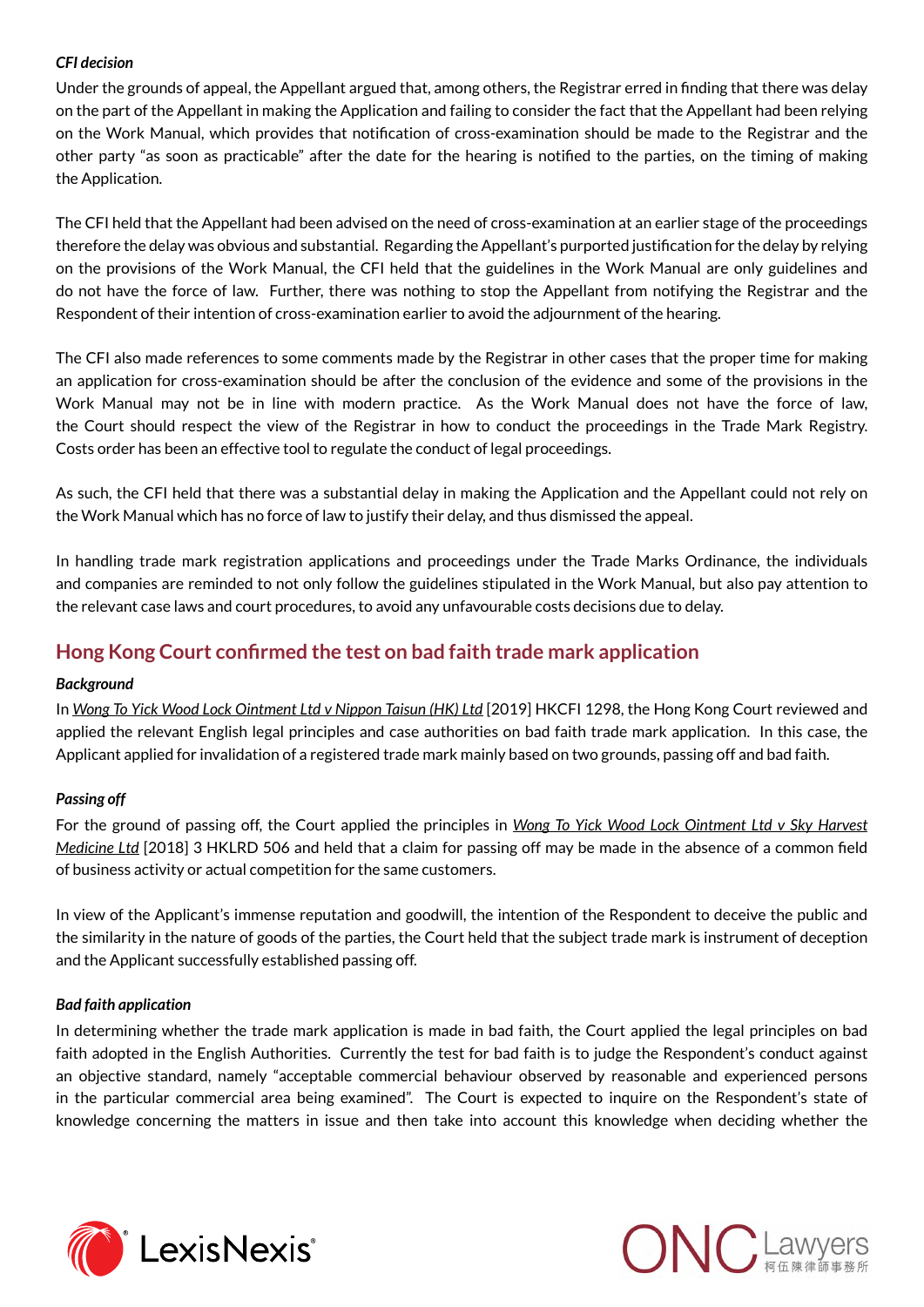Respondent's conduct fell below the objective standard, with the Respondent's own view on the appropriate standard being irrelevant.

In particular, the general principles on bad faith application applied in the case can be summarised as below:

- 1. The relevant date for assessing whether the trade mark application was made in bad faith is the application date.
- 2. The evidence later than the application date is also relevant if it casts light backwards on the position as at the application date.
- 3. A person is presumed to have acted in good faith unless the contrary is proved. An allegation of bad faith is a serious allegation, which must be distinctly proved on the balance of probabilities. Cogent evidence is required and it is insufficient to prove facts which are also consistent with good faith.
- 4. Bad faith includes not only dishonesty, but also "some dealings which fall short of the standards of acceptable commercial behaviour observed by reasonable and experienced men in the particular area being examined".
- 5. The legislation intended to prevent two main classes of abuse of the trade mark system, concerning abuse in relation to the relevant office and third parties.
- 6. The Court must make an overall assessment, taking into account all relevant factors, when determining whether the trade mark applicant acted on bad faith.
- 7. The Court must first ascertain what the trade mark applicant knew about the matters in question and then decide whether, in the light of that knowledge, his or her conduct is dishonest (or otherwise falls short of the standards of acceptable commercial behaviour) judged by ordinary standards of honest people. The applicant's own standards of honesty (or acceptable commercial behaviour) are irrelevant to the enquiry.
- 8. Consideration must be given to the applicant's intention.

Applying the above legal principles on bad faith, and in the absence of any explanation from the Respondent when they had ample opportunity to do so, the Court held that the Respondent had copied the Applicant's trade marks and their commercial behaviour fell far short of the standards of acceptable commercial behaviour observed by reasonable and experienced people in the particular area. In the circumstances, the Respondent's registered trade mark was invalidated.

### **Legislative proposals for amending law on trade mark and copyright**

#### *Trade Marks (Amendment) Bill 2019*

The Trade Marks (Amendment) Bill 2019 was gazetted on 8 February 2019. The Bill sought to amend the Trade Marks Ordinance (Cap. 559) ("**TMO**") with the following purposes:

- 1. to enable application and implementation of the Madrid Protocol in Hong Kong;
- 2. to introduce miscellaneous amendments to align the TMO with the latest international standards and enhance the trade mark application and registration system in Hong Kong; and
- 3. to specify the enforcement responsibilities of the Customs and Excise Department ("**C&ED**") in respect of the criminal provisions under the TMO.

Whilst the trade mark registration system in Hong Kong only confers territorial protection, international registration through the Madrid System is a means designed to facilitate the multi-jurisdictional trade mark registration. Under the Madrid System, a qualified trade mark applicant may file an international application through their local trade mark office, and designate one or more of the contracting jurisdictions to the Madrid Protocol. If any of those jurisdictions accepts the international application, the applied-for trade mark will be registered and provide protection to the trade mark owner in such jurisdiction, in the same way as a domestic trade mark registration in such jurisdiction would do so.



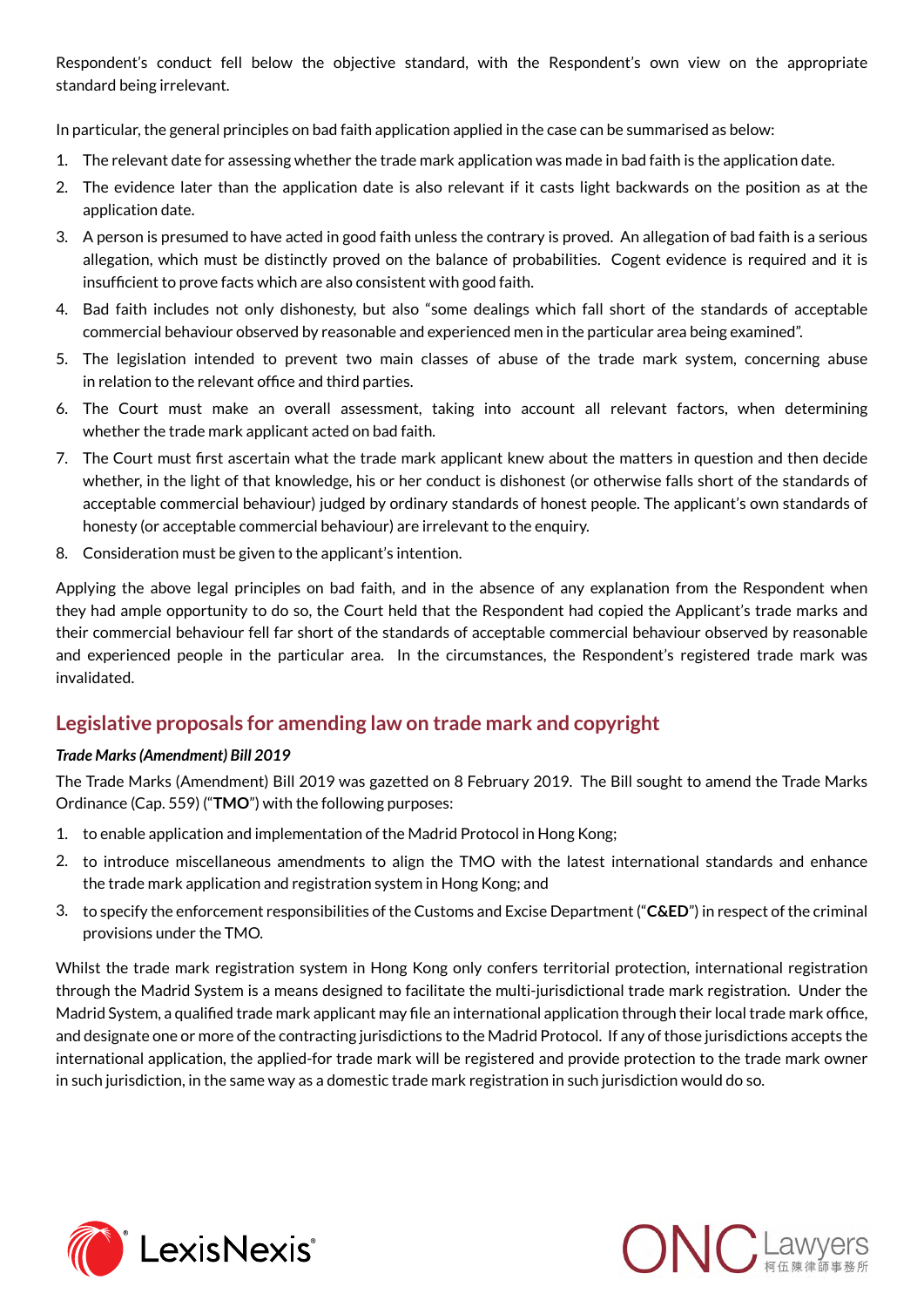Amendments are proposed to introduce new processes and modifications to the existing application and registration procedures and give effect to the provision of the Madrid Protocol in Hong Kong.

Further, the Hong Kong Police Force is currently the law enforcement agency for criminal offences under the TMO, while intellectual property offences under the Copyright Ordinance, Prevention of Copyright Piracy Ordinance and Trade Descriptions Ordinance are enforced by the C&ED. It is proposed that the TMO be amended to better align enforcement responsibility and put the enforcement under TMO with the C&ED, granting them powers to enter and search premises with a warrant issued by a magistrate, seize goods and inspect documents, search and arrest any person whom a C&ED officer may reasonably suspect of having committed an offence under the TMO, and forfeit and dispose of items in respect of a committed offence.

#### *Copyright (Amendment) Bill 2019*

The Copyright (Amendment) Bill 2019 was gazetted on 1 November 2019, seeking to enhance the copyright exceptions relating to persons with a print disability in the Copyright Ordinance (Cap. 528) ("**CO**") to bring them into line with the standards under the Marrakesh Treaty to Facilitate Access to Published Works for Persons Who Are Blind, Visually Impaired, or Otherwise Print Disabled ("**Marrakesh Treaty**").

Whilst the existing CO has set out some exceptions or permitted acts that allow the production of specially adapted copies of copyright works for the use by persons with a print disability, the Bill seeks to further improve the provisions to benefit a wider print-disabled population by:

- 1. extending the definition of "print disability" to cover persons with a perceptual or reading disability, including dyslexia, to enable them to enjoy the copyright exceptions;
- 2. clarifying that audio forms of certain types of copyright works may be used in the production of accessible copies; and
- 3. allowing cross-border exchanges of accessible copies made pursuant to the copyright exceptions with authorized entities in other jurisdictions.